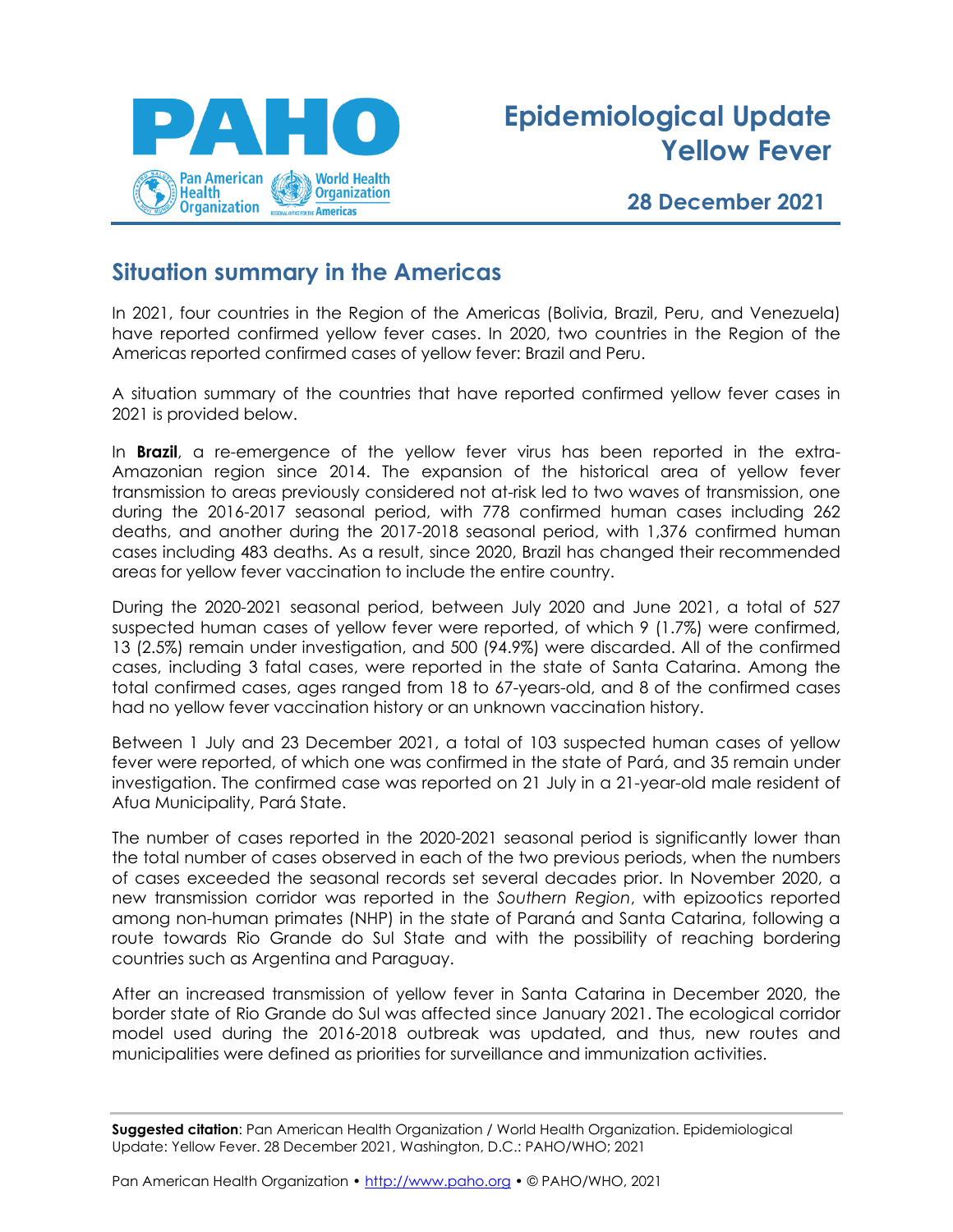Confirmed yellow fever epizootics in the *Central-West Region* as of September 2020 alerted authorities to the risk of spread to new areas. Genomic studies indicated a different lineage of the virus from the one that re-emerged in the extra-Amazon Region as of 2014 and which caused the outbreaks in the *Southeast* and *South* regions in recent years. This finding indicated a new introduction of the virus from the Amazon Region (endemic).

In the 2020-2021 seasonal period, most of the confirmed epizootics (88%) were reported in the *South Region* of the country (191/218), followed by the *Central-West Region* (24/218), the *Southeast Region* (2/218), and the *North Region* (1/218). In March 2021, an epizootic of yellow fever among NHP was confirmed in the state of Acre.

Between 1 July and 28 December 2021, a total of 276 epizootics were reported among NHP, of which 13 were confirmed for yellow fever and 10 remain under investigation. Confirmed epizootics were reported in the states of Minas Gerais and Santa Catarina.

In **Peru**, between epidemiological week (EW) 1 and EW 49 of 2021, a total of 18 cases of yellow fever were reported, of which 10 were confirmed and 8 probable cases remain under investigation. The number of probable cases reported in 2021 as of EW 49 is greater than the number of probable cases reported annually during the past four years (2017- 2020).

Of the 18 cases reported as of EW 49 of 2021, 77% (14/18) are male, 42% are young adults between 18 and 57 years old, and none had a history of yellow fever vaccination. The cases were reported from the departments of Loreto (6 cases), Puno (5 cases), Ucayali (4 cases), and San Martín (3 cases).

Additionally, 7 deaths were reported among the cases in the departments of Puno (4 deaths), San Martín (2 deaths), and Loreto (1 death).

In the last six years (2016 until EW 49 of 2021), a cumulative total of 113 yellow fever cases, including 42 deaths, were reported in Peru. Of the total cases, 41 were confirmed and one was classified as probable.

In **Venezuela**, between EW 39 and EW 49 of 2021, a total of 11 confirmed human cases of yellow fever were reported in the state of Monagas, all laboratory confirmed. Of the total, 5 were asymptomatic and 6 developed signs and symptoms. The probable site of infection for 10 of the confirmed cases was Maturín Municipality, and Punceres Municipality for one confirmed case. Of the confirmed cases, 9 are male with ages ranging from 24 to 82 years old, and 9 had no history of yellow fever vaccination. To date, no deaths have been reported among the confirmed cases (**Figure 1**).

Additionally, between EW 32 and EW 49 of 2021, a total of 13 epizootics of yellow fever among NHP were reported in Venezuela – 10 in Monagas State and 3 in Anzoátegui State. Two of the epizootics reported in Monagas State were laboratory-confirmed for yellow fever at the national reference laboratory and 11 were confirmed for yellow fever by epidemiological link. Confirmed yellow fever epizootics were reported in the municipalities of Maturin (7), Aguasay (2), Punceres (1) in Monagas State and the municipality of Freites (3) in Anzoátegui State.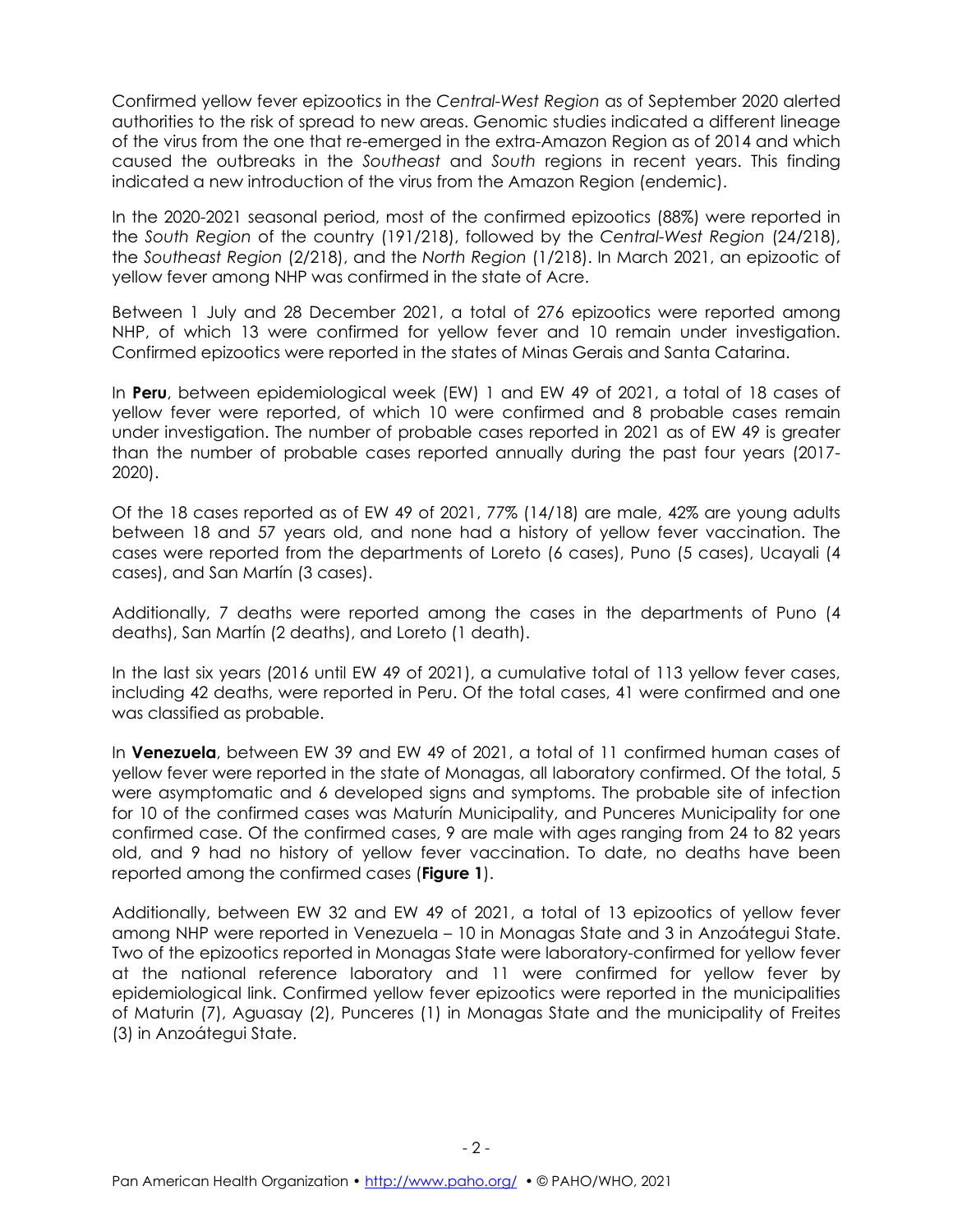**Figure 1.** Distribution of confirmed human cases of yellow fever. Venezuela, 2002 to 2021 (as of epidemiological week (EW) 49 of 2021).



**Source:** Data provided by the International Health Regulations (IHR) National Focal Point of Venezuela and reproduced by PAHO/WHO.

### **Advice for national authorities**

The Pan American Health Organization / World Health Organization (PAHO/WHO) encourages Member States with areas at-risk for yellow fever to continue their efforts to immunize the at-risk populations and to take the necessary actions to keep travelers informed and vaccinated prior to traveling to areas where yellow fever vaccination is recommended.

Recommendations for international travelers regarding yellow fever vaccination are available at: [http://www.who.int/ith/en/](https://na01.safelinks.protection.outlook.com/?url=http%3A%2F%2Fwww.who.int%2Fith%2Fen%2F&data=02%7C01%7Cheuschenf%40paho.org%7Ccfba94caa1df433c597708d6879f7d6b%7Ce610e79c2ec04e0f8a141e4b101519f7%7C0%7C0%7C636845518203344279&sdata=h5qV5YNLZibU2%2BlRCRTDrR1bmOegNd8ekVL3fNUd9hA%3D&reserved=0)

The guidelines pertaining to laboratory diagnosis and vaccinations are the same as those published in the 7 December 2018 PAHO/WHO Epidemiological Update on Yellow Fever1.

<sup>1</sup> PAHO/WHO. Epidemiological Update: Yellow Fever. 7 December 2018, Washington, D.C.: PAHO/WHO; 2018. Available at: [https://bit.ly/2Qhwucf](https://na01.safelinks.protection.outlook.com/?url=https%3A%2F%2Fbit.ly%2F2Qhwucf&data=02%7C01%7Cswansonkri%40paho.org%7Cec1b4e3e9e434cbc301008d65c9ff950%7Ce610e79c2ec04e0f8a141e4b101519f7%7C0%7C0%7C636798239493173491&sdata=QePvOoQDRAuDq3vNudMFGbX3vdF60ESjefd3UT%2BHB4s%3D&reserved=0)